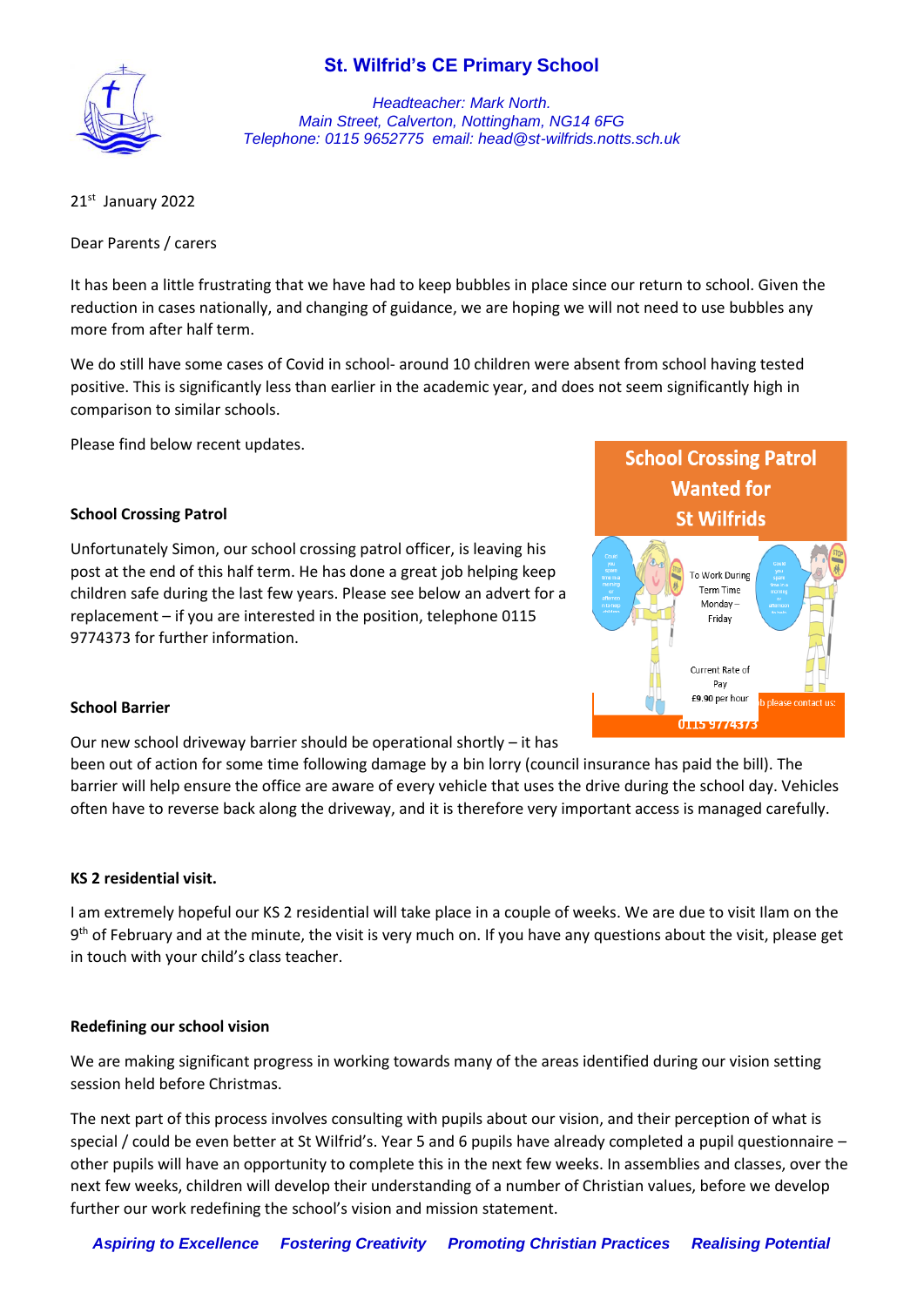# **St. Wilfrid's CE Primary School**



*Headteacher: Mark North. Main Street, Calverton, Nottingham, NG14 6FG Telephone: 0115 9652775 email: head@st-wilfrids.notts.sch.uk*

## **Photographs from the Christmas shows.**

We hope to distribute photographs from the Christmas shows in the next few days – if you are waiting for these, thank you for your patience.

### **@stwilfrids CofE**

We have launched a new school Facebook page in order to better inform you of what is happening at school. For this we are asking that all parents and carers sign the latest photo & video consent form which your child will bring home today and return it to the office by Friday 4<sup>th</sup> February so that we may start sharing the exciting learning happening at St Wilfrid's. You can find the page by scanning the QR code with your camera or putting <https://www.facebook.com/stwilfridsCofE> into a web browser.



I would also like to take the opportunity to remind you of the Home School Agreement which was sent out in the Autumn term. We hope that parents will

show their support through positive comments so that the community can continue to enjoy posts relating to school.

# **You said… we listened**

This is a new feature of our newsletter which will feedback to parents the progress we are making towards activing on parent feedback.

When we have actioned something as a direct result of parental feedback, we will let you know here and on our new Facebook Page.



## **You said**

'We want a consistent approach to teacher/parent communication.'



## **We listened…**

We will be introducing Class Dojo as a communication tool between parents/teachers across Reception, KS1 and KS2. This was previously just used in KS2. Letters will be coming home with the children on Friday 28<sup>th</sup> January.

We are committed to developing our communication outlets – it was clear from the most recent parent forum that some parents and carers are not always aware of some of the fabulous things that go on in school.